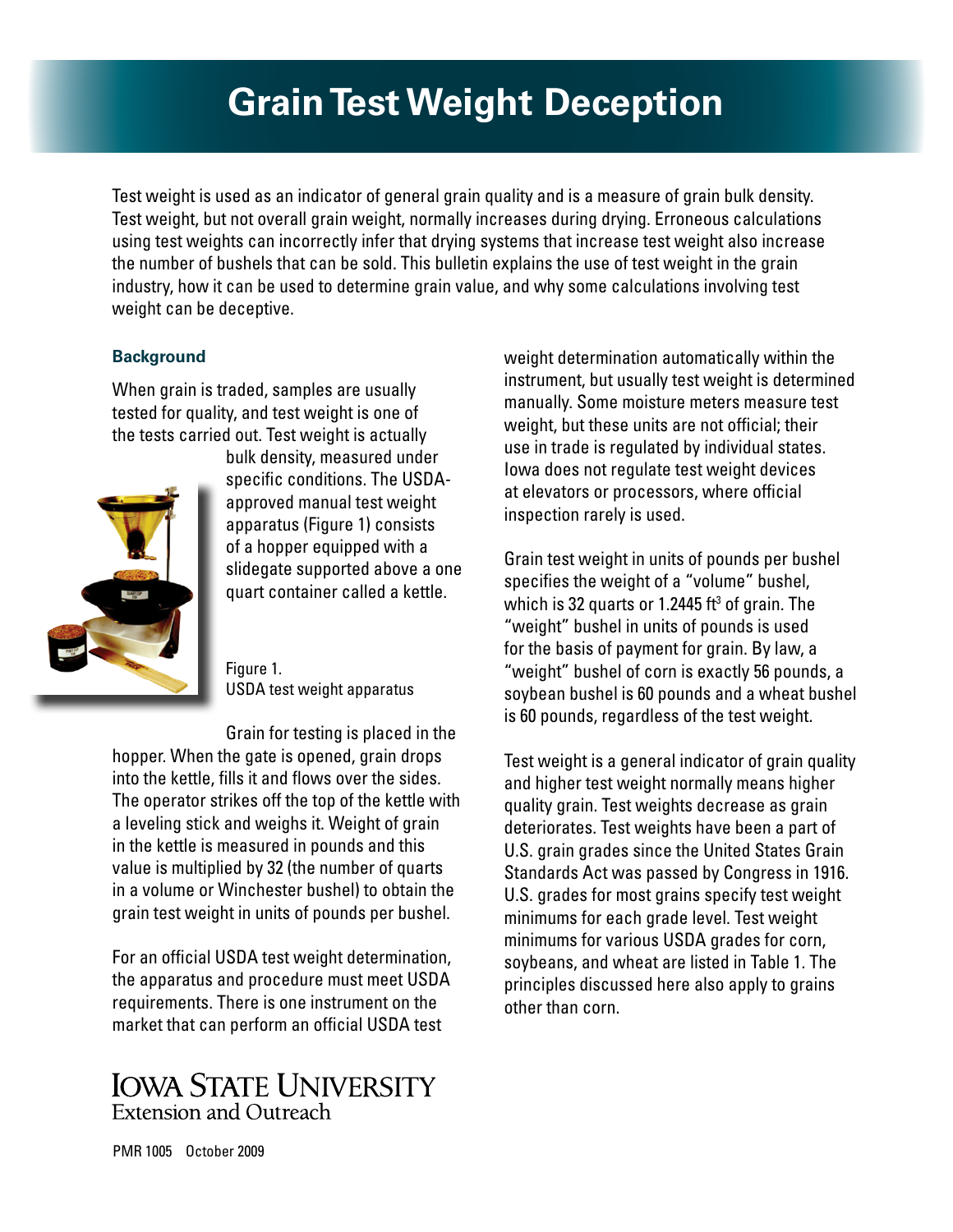| Table 1.<br>Test weight minimums for U.S. grain grades <sup>a</sup> |                             |                                                 |  |  |
|---------------------------------------------------------------------|-----------------------------|-------------------------------------------------|--|--|
| <b>U.S. Grade</b>                                                   | Corn<br>(pounds/<br>bushel) | <b>Hard Red Spring Wheat</b><br>(pounds/bushel) |  |  |
| <b>U.S. No. 1</b>                                                   | 56.                         | 58                                              |  |  |
| <b>U.S. No. 2</b>                                                   | 54 <sup>b</sup>             | 57                                              |  |  |
| U.S. No. 3                                                          | 52                          | 55                                              |  |  |
| <b>U.S. No. 4</b>                                                   | 49                          | 53                                              |  |  |
| <b>U.S. No. 5</b>                                                   | 46                          | 50                                              |  |  |

a Test weight is no longer part of the U.S. grades for soybeans as of 2007, although it is routinely measured and included in discount schedules at local elevators.

discount schedules at local elevators. b The levels for No. 2 corn normally are used as standards by country elevators.

Elevator purchase policies specify price penalties for grain with test weights below a specified minimum pound/bushel value. A common discount policy for corn test weight in Iowa is \$0.01 per bushel for each pound/bushel below 54 pounds/ bushel to 52 pounds/bushel, \$0.02 per bushel for each pound/bushel below 52 pounds/bushel to 50 pounds/bushel, and \$0.03 per bushel for each pound/bushel below 50 pounds/bushel. For example, corn with a test weight of 51.4 pounds/ bushel would incur a penalty of:

$$
\left(\frac{\$0.01}{\text{bu. per lb/bu.}} \times \frac{2 \text{ lbs.}}{\text{bu.}}\right) + \left(\frac{\$0.02}{\text{bu. per lb/bu.}} \times \frac{0.6 \text{ lbs.}}{\text{bu.}}\right)
$$

 $=$  \$0.032/bushel

#### **Effects of Drying on Test Weights**

Grain test weights normally increase during drying. For example, when corn is dried from 24 percent moisture to 15.5 percent moisture, the test weight likely increases between two and five pounds per bushel. There are many reasons for this increase. One reason is that dry matter in the corn kernel is denser than water, so bulk density of the kernel goes up as the portion of water in the kernels goes down. (The specific gravity of water is 1.0. The specific gravity of corn dry-matter, or corn at 0 percent moisture, is about 1.5.) Although the reason is not clear, research has shown that slow drying with natural air or with little addition of heat

results in greater test weight increases than those occurring with fast, high temperature drying. Drying methods often are compared by the test weight increase that they cause and the claim of greater test weight increases is used during sales of dryers.

#### **Deceptive Calculations**

Differences in test weight increases among dryers do occur. Deception occurs when the claim is made that a test weight increase results in an increase in the weight of grain that can be sold. An example illustrates how this is done. This type of question is included in advertisements for some grain dryers:

*Just think: What is the value of preserving five pounds of test weight on 20,000 bushels of corn over 20 years, if the average price of corn is \$4.00/bushel? Answer: \$142,857*.

Here is the calculation the reader makes in order to obtain the answer given:

$$
\frac{5 \text{ lb.}}{\text{ bu.}} \times \frac{20,000 \text{ bu.}}{\text{year}} \times 20 \text{ years} \times \frac{\text{ bu.}}{56 \text{ lbs.}} \times \frac{$4.00}{\text{ bu.}} \\
 = $142,857
$$

This calculation assumes that if the corn dried in the advertised dryer has a test weight that is five pounds per bushel higher than that of other corn, the weight of every bushel of corn sold will increase by five pounds. This is not true. The increased test weight simply means the corn occupies less total volume because of greater bulk density. At sale, one bushel is 56 pounds regardless of test weight.

The weight of corn for which the seller is paid is not affected by test weight. The price the seller receives for a given weight of corn, however, can be affected by test weight. The following example calculations provide further illustration. Assume three 20,000-pound loads of corn are delivered for sale (Table 2).